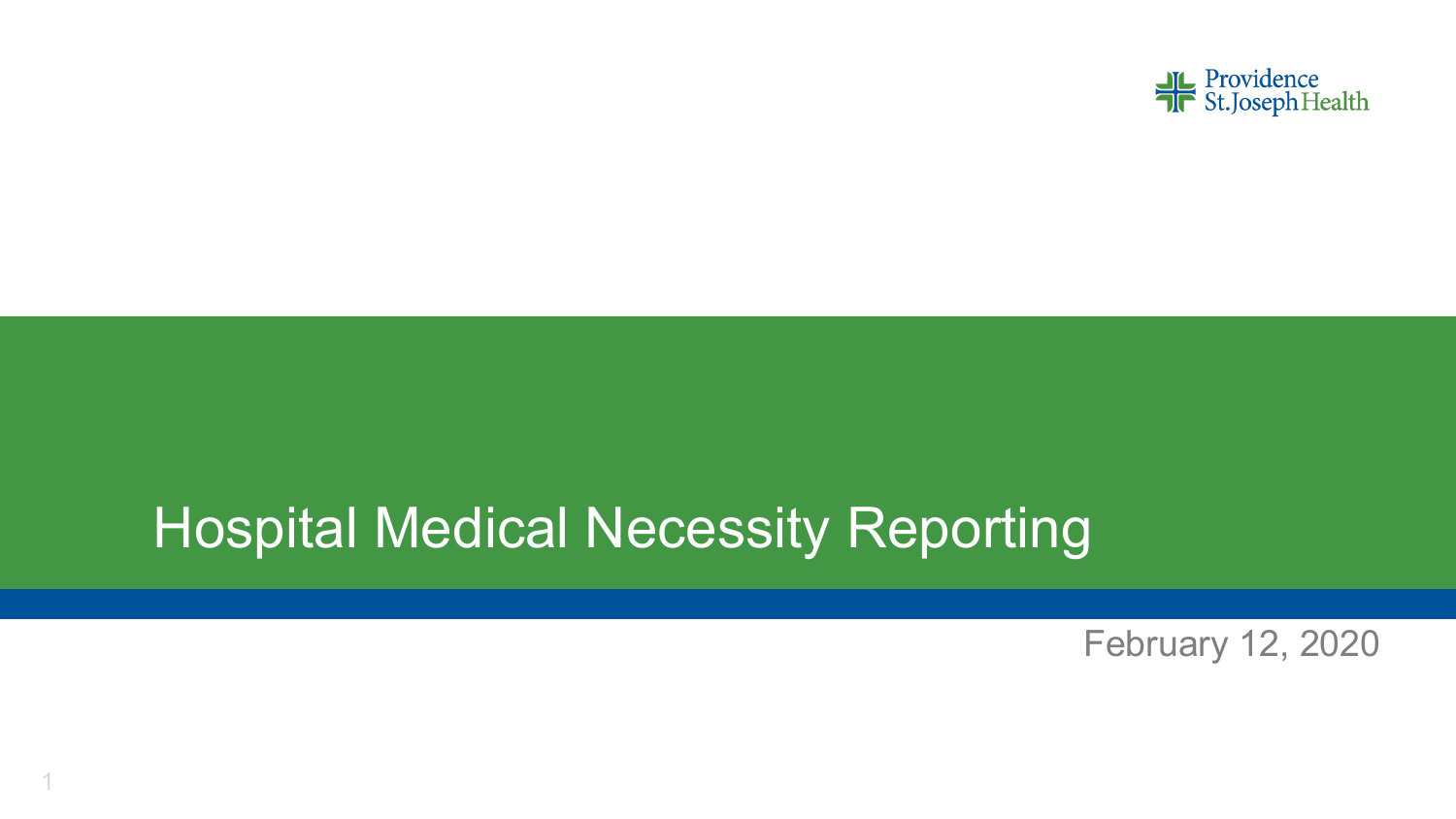

### PIONEERING HEALTHCARE FOR OVER 175 YEARS **BUILDING FOUNDATION FOR FUTURE SUCCESS**

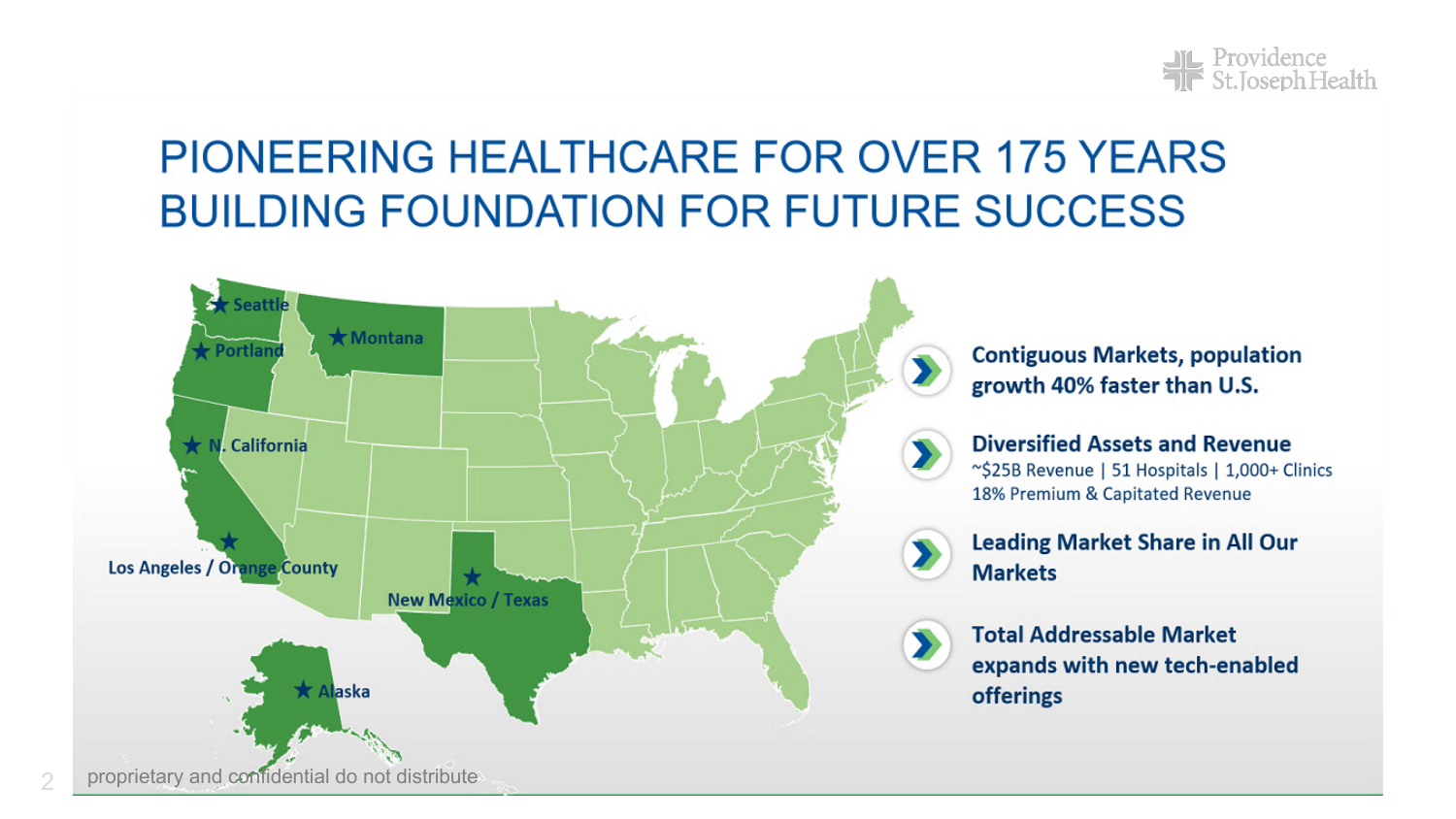

#### **Overview**

- Denial team structure
- Overall incoming denial view
- **■** Using our numbers
- Volume of encounters sent to UM teams
- **■** What happened to those encounters?
- Controllable write off comparisons
- Payer trends
- How we used the data?
- **Getting support**
- **■** What do we see coming our way?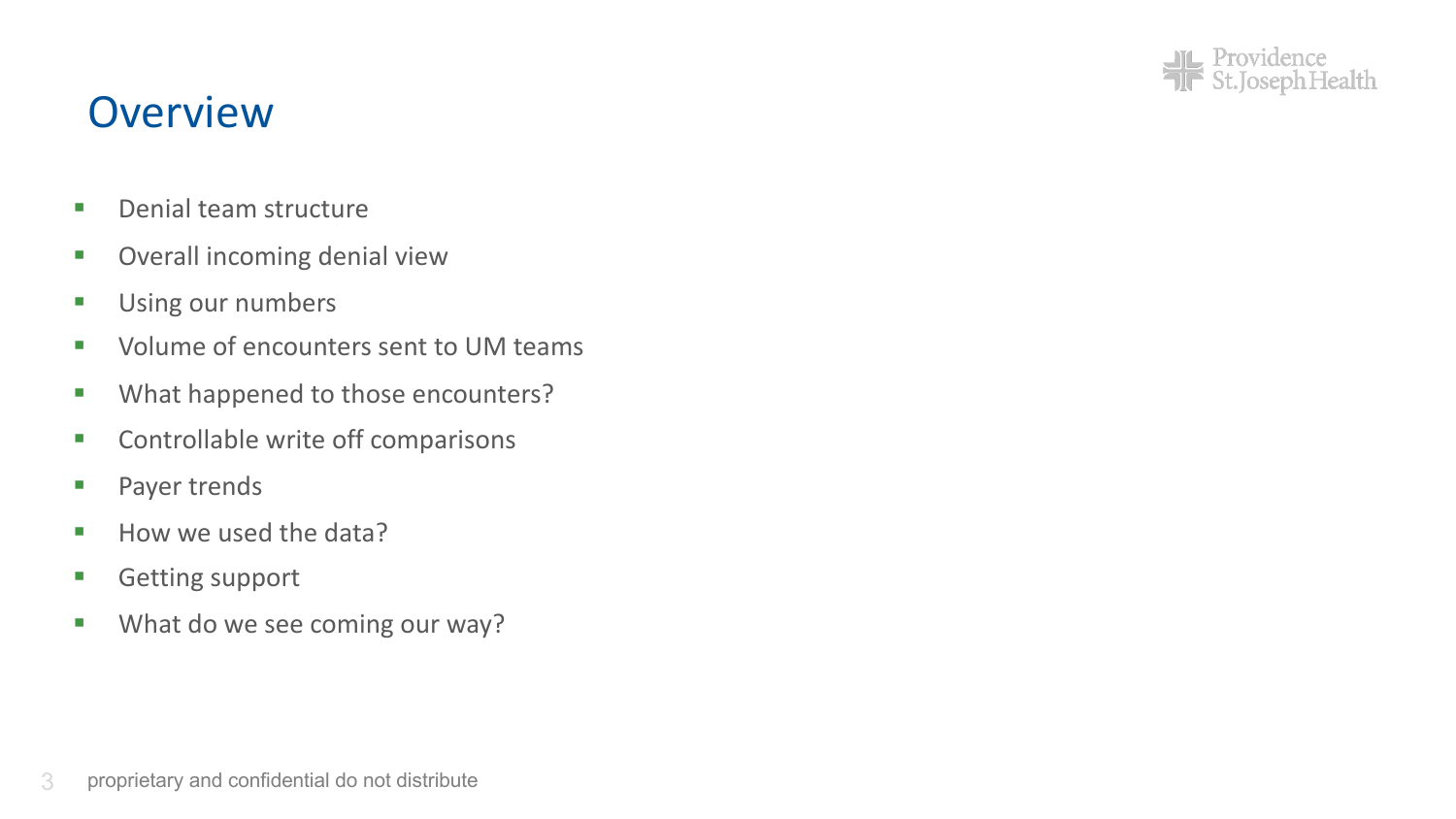

#### Denial Team Structure

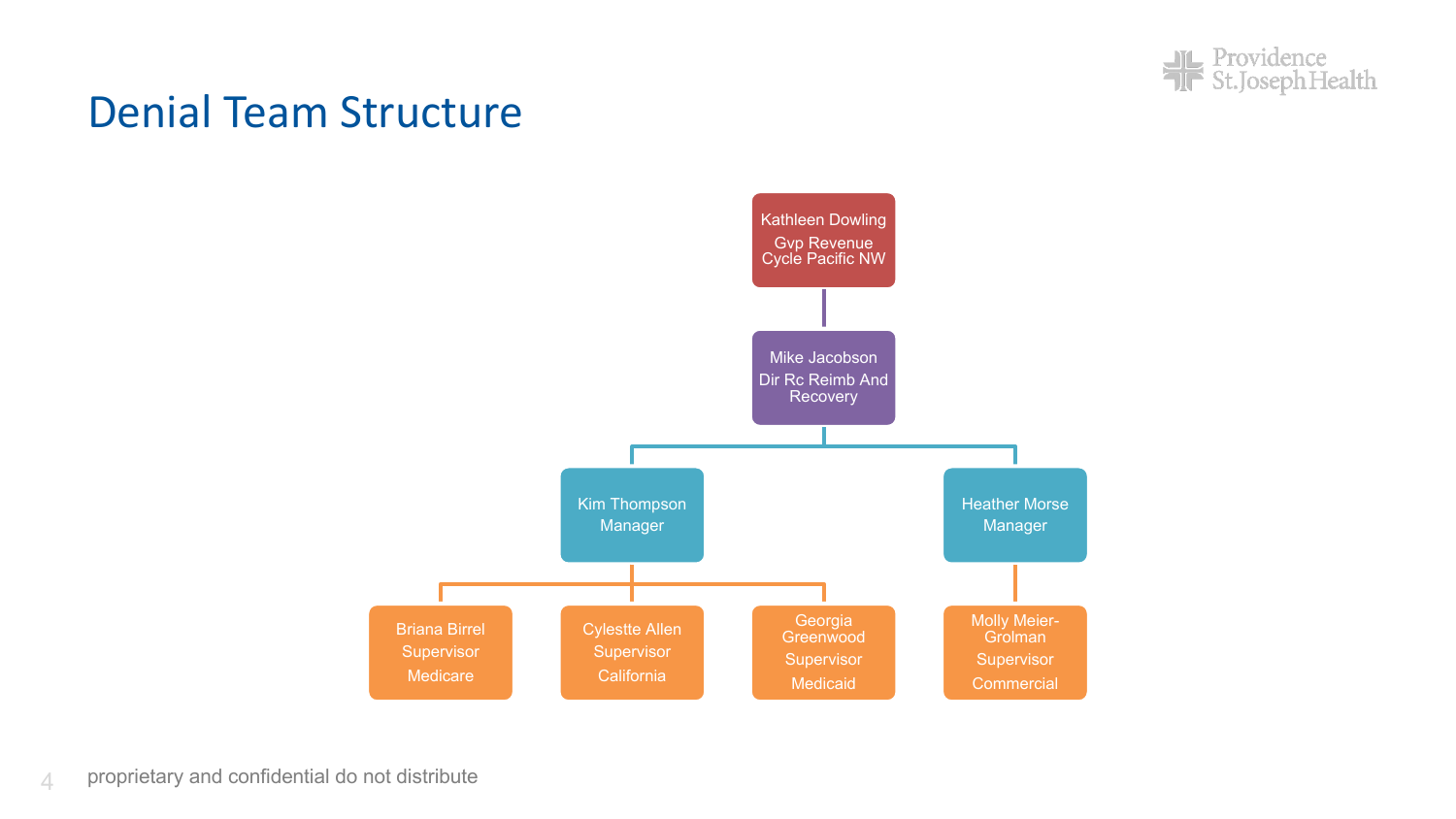

#### **Overall** Incoming Denial Volume and Dollars

| 2019    | Volume  | <b>Denied Dollars</b> |
|---------|---------|-----------------------|
| Alaska  | 39,713  | \$357,476,564         |
| CA      | 196,537 | \$1,895,671,962       |
| Oregon  | 221,295 | \$563,359,931         |
| Montana | 37,971  | \$89,398,020          |
| WA      | 199,819 | \$1,636,732,690       |
|         | 695,335 | \$4,542,639,167       |
|         |         |                       |
|         |         |                       |
| 2018    | Volume  | <b>Denied Dollars</b> |
| Alaska  | 50,020  | \$394,725,251         |
| CA      | 228,920 | \$1,631,218,600       |
| Oregon  | 282,233 | \$567,800,196         |
| Montana | 46,068  | \$96,819,579          |
| WA      | 179,672 | \$1,115,470,161       |

2019 Volume Relationship to Dollars



Cash Collected from Denials

2019 Commercial Team collected \$350,481,467 2018 Commercial Team collected \$352,419,419

Alaska  $C A$ **Oregon Montana ■WA** 

Regulatory Team collected \$475,711,562 Regulatory Team collected \$442,965,294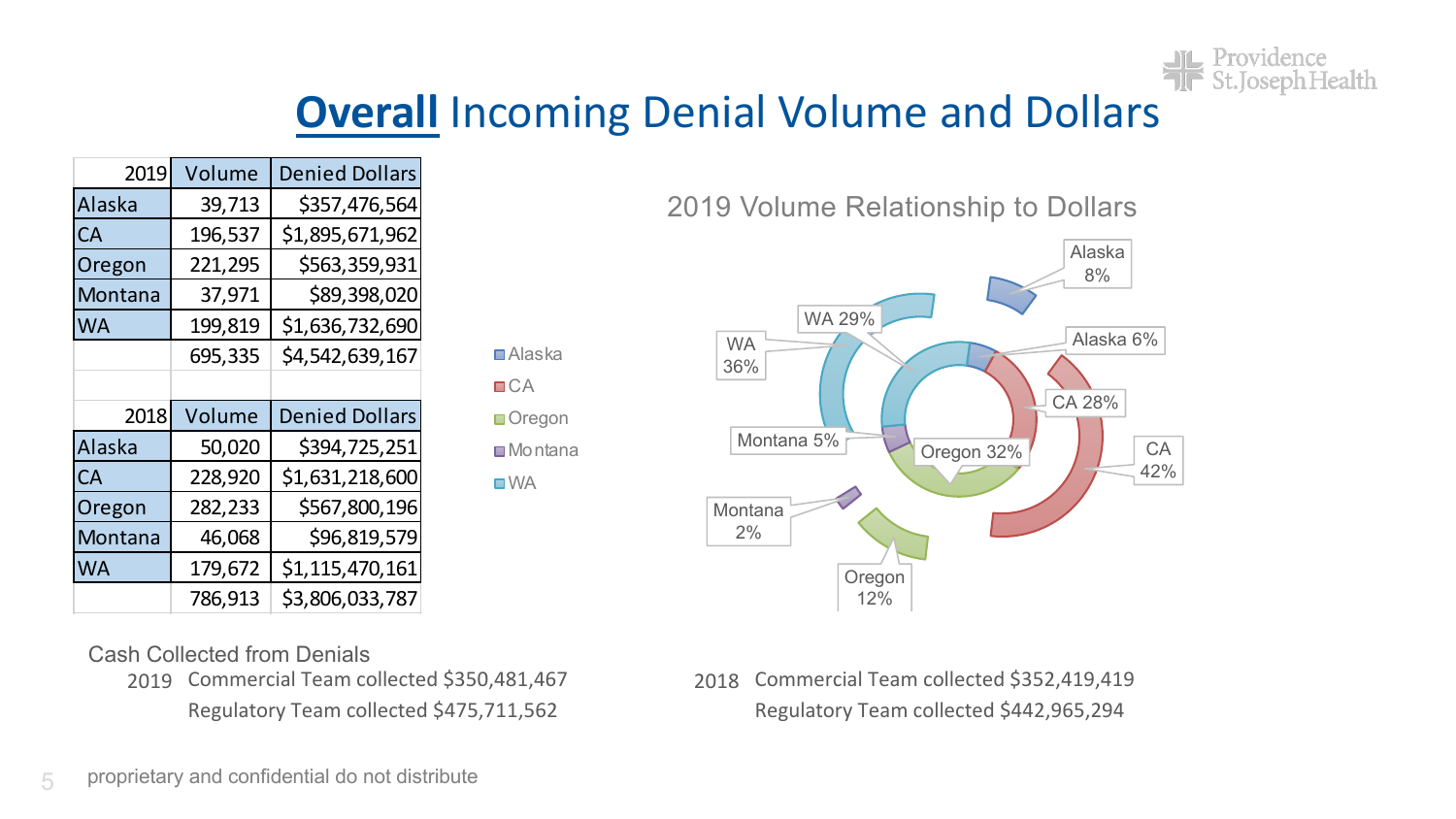

#### Using our numbers

- We have used our data to create change in timely filing denials, authorization and notification issues as well as coverage denials.
- As we get smarter and more creative with our practice management system, we are able to link fields and highlight trends.
- § For us, this complex and detailed Medical Necessity denial outcome reporting started 2 years ago.
	- The target was how do we report the incoming volumes, trends, payer issues and outcomes. How can we find where we are doing great, where we need help and how to avoid denials?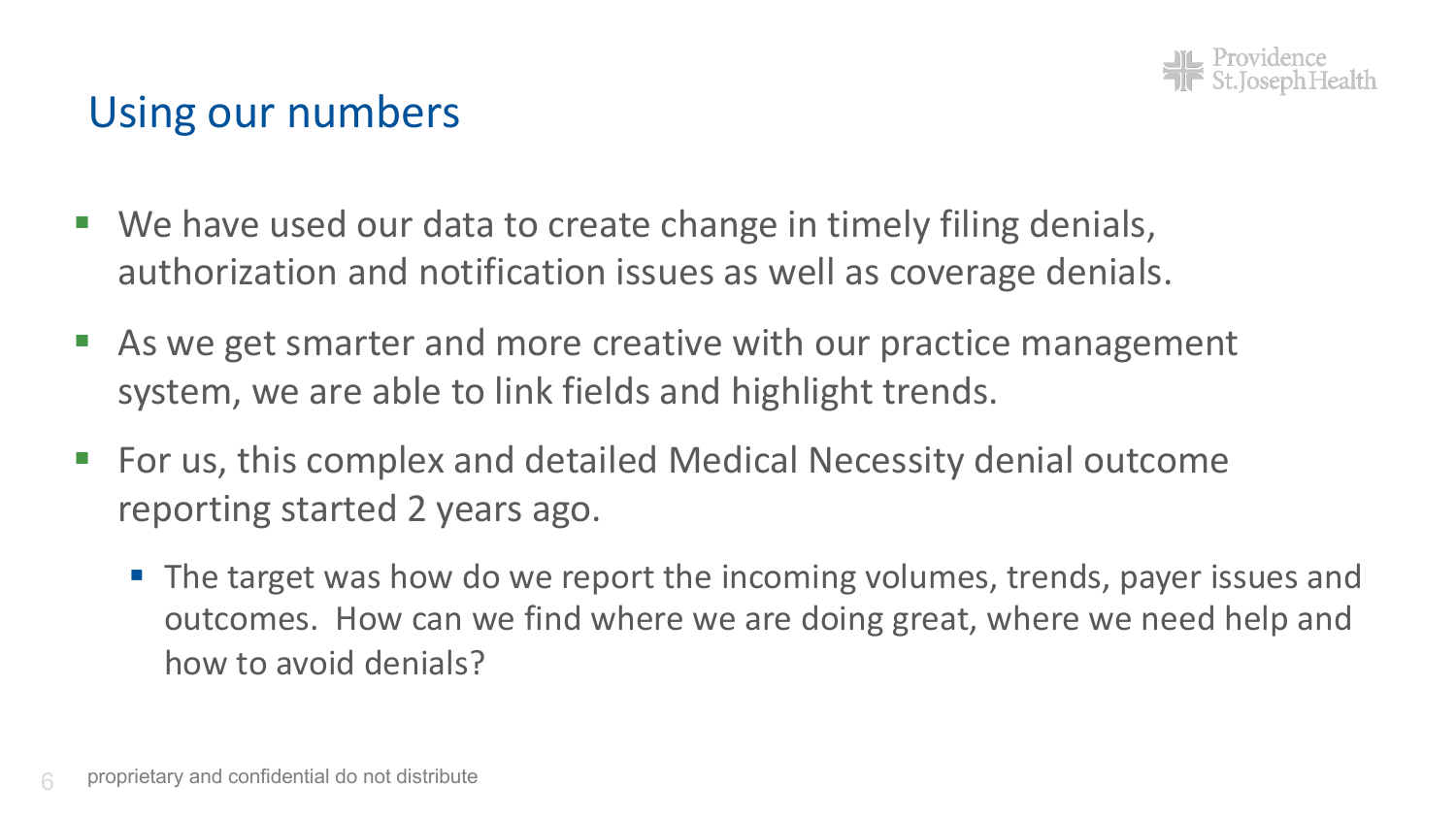## Brief overview of bedded patient medical necessity workflow

- When we receive a medical necessity denial, our respective business office denial team confirms the denial, details of the denial, appeal timeframes and location, etc.
- § Account is transferred to the onsite UM nurses to review the case and develop the appeal.
- § Account comes back to the denial team to confirm appeal received by the payer and monthly follow up begins.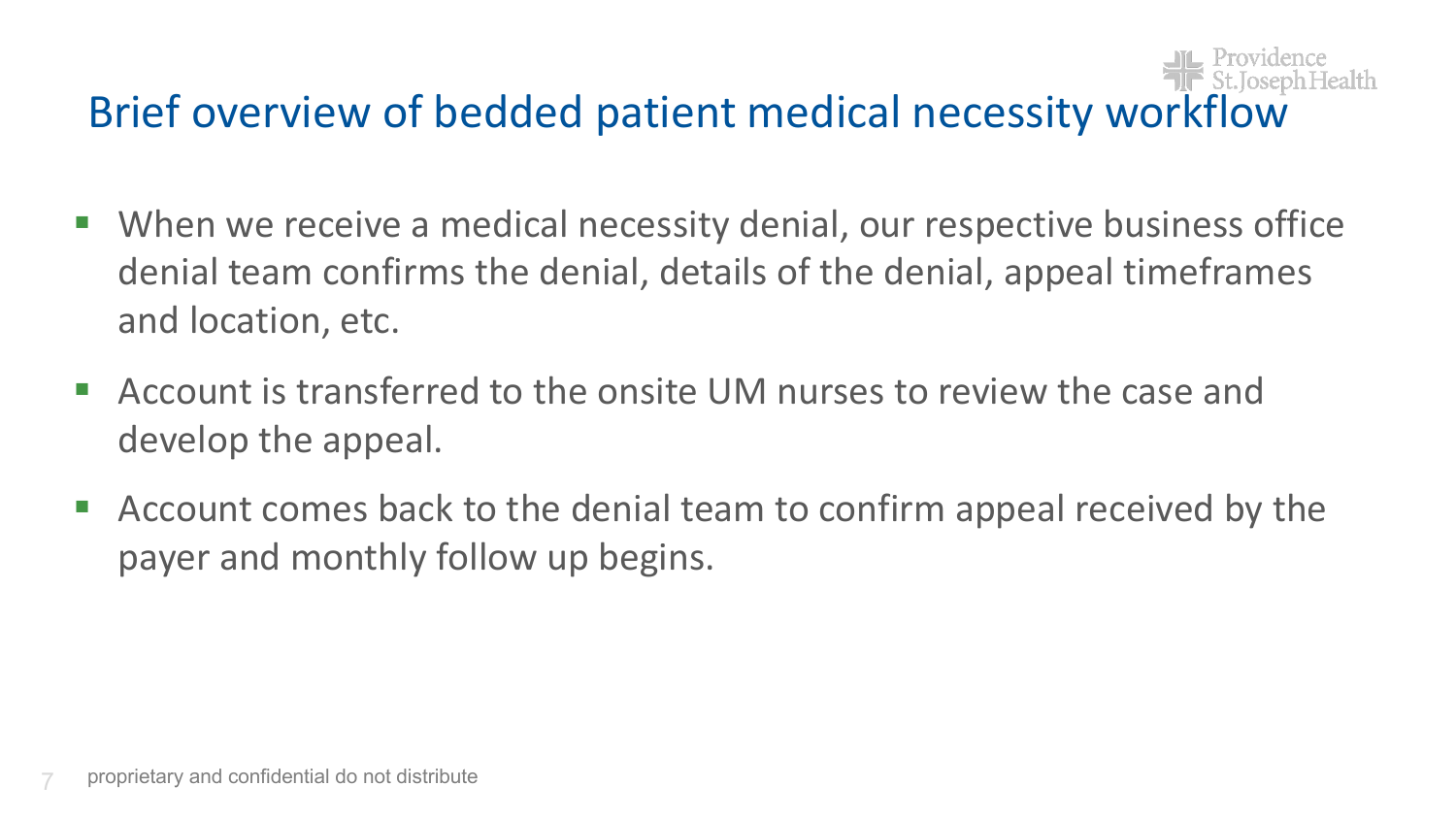#### 2019 volume sent to respective UM teams

| <b>Region/Ministry by Denial</b>                                     |                         |                 |                         |                         |                    |                         |                 |                         |                 |                                  |                |                         |                    |
|----------------------------------------------------------------------|-------------------------|-----------------|-------------------------|-------------------------|--------------------|-------------------------|-----------------|-------------------------|-----------------|----------------------------------|----------------|-------------------------|--------------------|
| <b>Status Month</b>                                                  | Jan 19                  | <b>Feb 19</b>   | <b>Mar-19</b>           | Apr 19                  | $May-19$           | Jun-19                  | <b>Jul 19</b>   | <b>Aug 19</b>           | Sep 19          | <b>Oct 19</b><br>30 <sup>1</sup> | <b>Nov-19</b>  | <b>Dec-19</b>           | <b>Grand Total</b> |
| <b>Region 1</b>                                                      | 13                      | 21              | 31                      | 38                      | 24<br>$\mathbf{z}$ | 45<br>$\mathbf{2}$      | 46<br>$\vert$ 3 | 44<br>$\Delta$          | 46              |                                  | 44             | 31                      | 413                |
| Ministry 1A                                                          |                         |                 |                         |                         |                    |                         |                 |                         |                 |                                  |                |                         | 14                 |
| Ministry 1B                                                          | 13                      | 21              | 31                      | 38                      | 22                 | 43                      | 43              | 40                      | 46              | 30 <sup>°</sup>                  | 41             | 31                      | 399                |
| <b>Region 2</b>                                                      | 203                     | 240             | 204                     | 330                     | 342                | 305                     | 316             | 228                     | 245             | 181                              | 195            | 250                     | 3,039              |
| Ministry 2A                                                          | 41                      | 42              | 51                      | 73                      | 78                 | 51                      | 64              | 50                      | 42              | 33                               | 47             | 67                      | 639                |
| Ministry 2B                                                          | 35                      | 42              | 26                      | 46                      | 68                 | 52                      | 60              | 34                      | 35 <sup>1</sup> | 28                               | 18             | 24                      | 468                |
| Ministry 2C                                                          | $\overline{7}$          | 12              | $\overline{7}$          | 24                      | 14                 | 16                      | $\overline{7}$  | 5                       |                 | 9                                | 15             | 12                      | 135                |
| Ministry 2D                                                          | 46                      | 45              | 34                      | 46                      | 54                 | 50                      | 79              | 57                      | 63              | 42                               | 35             | 30                      | 581                |
| Ministry 2E                                                          | 43                      | 58              | 55                      | 84                      | 84                 | 86                      | 63              | 56                      | 68              | 47                               | 46             | 83                      | 773                |
| Ministry 2F                                                          | 31                      | 41              | 31                      | 57                      | 44                 | 50                      | 43              | 26                      | 30 <sup>°</sup> | 22                               | 34             | 34                      | 443                |
| Region 3                                                             | 103                     | 61              | 135                     | 127                     | <b>151</b>         | 114                     | 108             | 148                     | 100             | 105                              | 113            | 89                      | 1,354              |
| Ministry 3A                                                          | $\overline{\mathbf{5}}$ | $\mathbf{1}$    | $\mathbf{1}$            | $\mathbf{1}$            | $\overline{z}$     | $\mathbf{1}$            | 5 <sup>1</sup>  | $\overline{\mathbf{3}}$ | $\mathbf{z}$    | $1\overline{ }$                  | 2 <sup>1</sup> | $\mathbf{1}$            | 30                 |
| Ministry 3B                                                          | 10                      | 5               | 22                      | 14                      | 16                 | 11                      | 16              | 14                      | 11              | Δ                                |                | 5                       | 135                |
| Ministry 3C                                                          | 5                       | $\overline{2}$  | $\vert$                 | 61                      | 9                  |                         | 5               |                         | 5               | ĥ                                |                | $\mathbf{a}$            | 70                 |
| Ministry 3D                                                          | 3                       | $\mathbf{1}$    | $\mathbf{2}$            | 6                       | Δ                  |                         |                 | 3                       | $\overline{2}$  | $\overline{\mathbf{3}}$          |                | $\overline{\mathbf{z}}$ | 39                 |
| Ministry 3E                                                          | 29                      | 20              | 50                      | 32                      | 41                 | 39                      | 36              | 46                      | 29              | 34                               | 43             | 33                      | 432                |
| Ministry 3F                                                          | $\mathbf{1}$            |                 | $\overline{2}$          | $\overline{\mathbf{3}}$ |                    |                         |                 | $\mathbf{z}$            | $\mathbf{2}$    | 1                                |                |                         | 31                 |
| Ministry 3G                                                          | 41                      | 30 <sub>2</sub> | 39                      | 51                      | 53                 | 36                      | 30              | 57                      | 41              | 45                               | 39             | 34                      | 496                |
| Ministry 3H                                                          | 9                       | $\overline{2}$  | 10                      | 14                      | 17                 | 12                      | 5               | 16                      | 8               | 11                               | 10             | $\overline{\mathbf{z}}$ | 121                |
| <b>Region 4</b>                                                      | 2 <sup>1</sup>          | $\mathbf{2}$    | $\overline{\mathbf{3}}$ | $\vert$ 3               | $\mathbf{1}$       | $\overline{\mathbf{z}}$ | $\overline{4}$  | 12                      | 10 <sup>1</sup> | 6 <sup>1</sup>                   | 10             | $\overline{4}$          | 60                 |
| Ministry 4A                                                          | $\mathbf{1}$            |                 | $\mathbf{1}$            |                         |                    |                         |                 | $\mathbf{1}$            |                 |                                  |                |                         | 3                  |
| Ministry 4B                                                          | 1                       | $\overline{2}$  | $\mathbf{2}$            | $\overline{\mathbf{3}}$ | 1                  | 3                       | $\overline{a}$  | 11                      | 10              | 6 <sup>1</sup>                   | 10             | $\overline{4}$          | 57                 |
| <b>Region 5</b>                                                      | 365                     | 317             | 376                     | 406                     | 337                | 440                     | 467             | 427                     | 353             | 422                              | 380            | 337                     | 4,627              |
| Ministry 5A                                                          | 40                      | 39              | 40                      | 27                      | 25                 | 29                      | 45              | 49                      | 29              | 47                               | 41             | 33                      | 444                |
| Ministry 5B                                                          | 115                     | 120             | <b>115</b>              | 123                     | 79                 | 150                     | 131             | 104                     | 104             | 126                              | 96             | 75                      | 1,338              |
| Ministry 5C                                                          | 31                      | 9               | 23                      | 43                      | 36                 | 23                      | 31              | 38                      | 31              | 29                               | 19             | 20                      | 333                |
| Ministry 5D                                                          | $\mathbf{1}$            |                 |                         | 1                       | $\Delta$           |                         | $\overline{2}$  |                         |                 | $\overline{2}$                   |                | 5 <sup>1</sup>          | 32                 |
| Ministry 5E                                                          | 78                      | 52              | 82                      | 96                      | 100                | 102                     | 103             | 108                     | 90 <sub>0</sub> | 104                              | 85             | 98                      | 1,098              |
| Ministry 5F                                                          |                         | $\mathbf{1}$    | $\overline{2}$          | $\mathbf{1}$            | $\mathbf{1}$       |                         | $\overline{2}$  | $\overline{2}$          | $\mathbf{1}$    | $\overline{2}$                   |                |                         | 15                 |
| Ministry 5G                                                          | 17                      | 12              | 14                      | 20                      | 10                 | <b>17</b>               | 19              | 13                      | 13              | 10                               | 13             | 17                      | 175                |
| Ministry 5H                                                          | 81                      | 82              | 93                      | 92                      | 81                 | 113                     | 130             | 94                      | 75              | 96                               | 112            | 83                      | 1,132              |
| <b>Grand Total</b><br>proprietary and confidential do not distribute | 684                     | 639             | 746                     | 901                     | 854                | 904                     | 937             | 847                     | 744             | 738                              | 732            | 707                     | 9,433              |

Providence

Iealth

proprietary and confidential do not distribute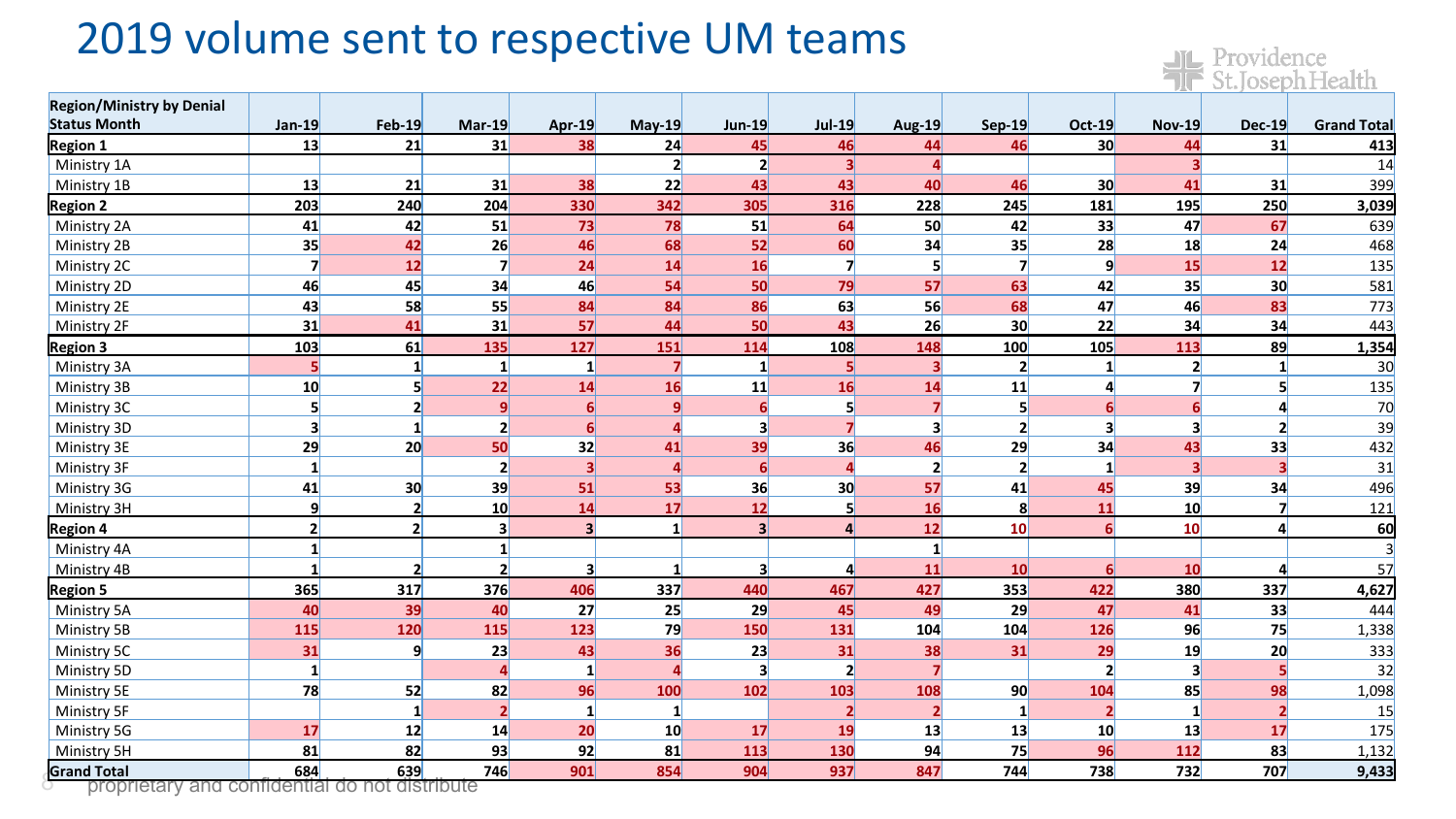### What happened to accounts reviewed?



#### 2019 total sent, stop bill, appealed

|          | Total Volume to UM |          |                     |                 |                          |        |          |                     |          |          |          |
|----------|--------------------|----------|---------------------|-----------------|--------------------------|--------|----------|---------------------|----------|----------|----------|
| Region 1 | 413                |          |                     |                 |                          | 100%   |          |                     |          |          |          |
| Region 2 | 3,039              |          |                     |                 |                          |        |          |                     |          |          |          |
| Region 3 | 60                 |          |                     |                 |                          | 80%    |          |                     |          |          |          |
| Region 4 | 1,354              |          |                     |                 |                          |        |          |                     |          |          |          |
| Region 5 | 4,627              |          |                     |                 |                          | 60%    |          |                     |          |          |          |
|          |                    |          | Volume of Stop Bill |                 |                          |        |          |                     |          |          |          |
|          |                    | Region 1 | 112                 |                 |                          |        |          |                     |          |          |          |
|          |                    | Region 2 | 1649                |                 |                          | 40%    |          |                     |          |          |          |
|          |                    | Region 3 | 22                  |                 |                          |        |          |                     |          |          |          |
|          |                    | Region 4 | 775                 |                 |                          | 20%    |          |                     |          |          |          |
|          |                    | Region 5 | 3,012               |                 |                          |        |          |                     |          |          |          |
|          |                    |          |                     |                 | <b>Volume of Appeals</b> | 0%     |          |                     |          |          |          |
|          |                    |          |                     | <b>Region 1</b> | 103                      |        | Region 1 | Region 2            | Region 3 | Region 4 | Region 5 |
|          |                    |          |                     | <b>Region 2</b> | 1,580                    |        |          |                     |          |          |          |
|          |                    |          |                     | <b>Region 3</b> | 31                       | $-20%$ |          |                     |          |          |          |
|          |                    |          |                     | <b>Region 4</b> | 230                      |        |          | Volume of Stop Bill | Appeal   | ■ Other  |          |
|          |                    |          |                     | <b>Region 5</b> | 1,824                    |        |          |                     |          |          |          |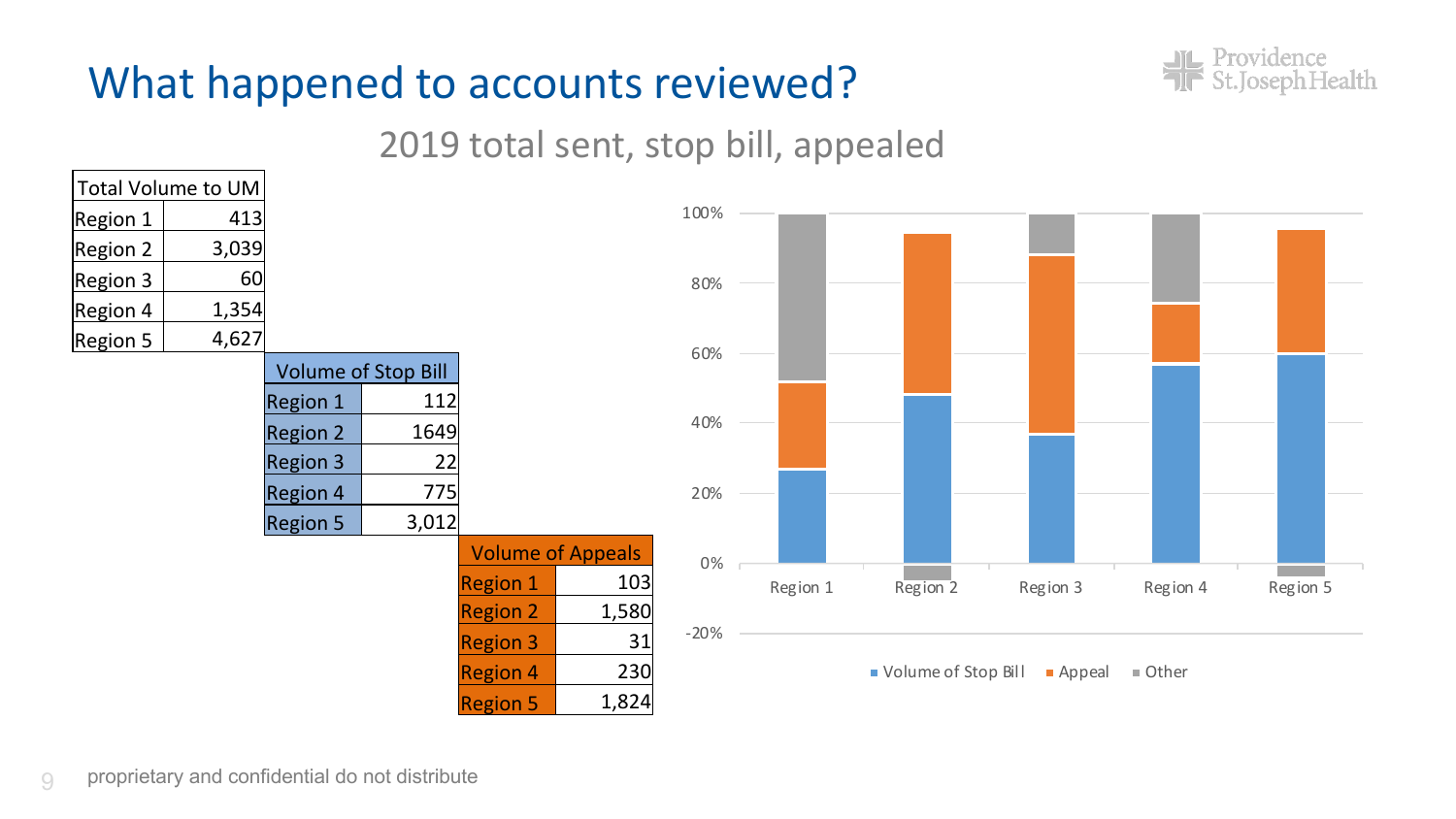

#### What happened to accounts reviewed?

All Medical Necessity Related Categories vs. Medical Necessity Related CWO

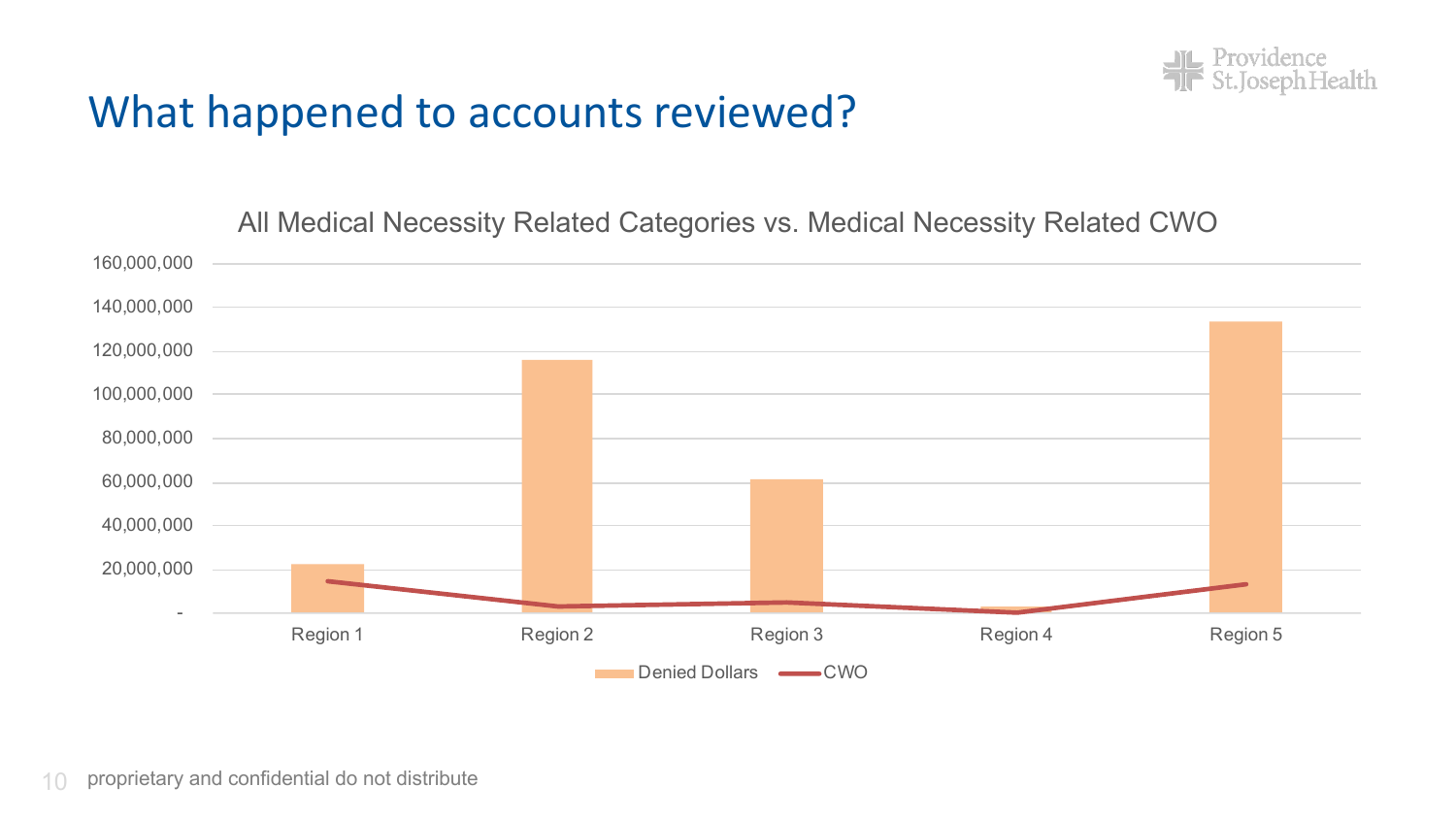#### What happened to accounts reviewed?



#### Payments after appeal

| <b>Ministry</b>    | Regional<br>Average | <b>Appeal After UR</b><br><b>Status</b> | <b>Current Appeals</b><br>Pending | <b>Appeals</b><br>Completed | <b>Recovered</b><br><b>Appeals</b> | Loss (Appeal<br>minus Recovered) | <b>Recovered %</b> | <b>Resulting</b><br><b>Payments</b> |
|--------------------|---------------------|-----------------------------------------|-----------------------------------|-----------------------------|------------------------------------|----------------------------------|--------------------|-------------------------------------|
| Ministry 1A        | 51%                 | $\overline{2}$                          |                                   | $\overline{2}$              |                                    |                                  | 0%                 | \$0                                 |
| Ministry 1B        |                     | 101                                     | 25                                | 76                          | 42                                 | 34                               | 55%                | ( \$2,126,312)                      |
| <b>Ministry 2A</b> |                     | 328                                     | 47                                | 281                         | 175                                | 106                              | 62%                | (\$4,816,091)                       |
| Ministry 2B        |                     | 322                                     | 42                                | 280                         | 154                                | 126                              | 55%                | ( \$3,543,605)                      |
| Ministry 2C        | 63%                 | 56                                      | 13                                | 43                          | 34                                 | q                                | 79%                | ( \$169,570]                        |
| <b>Ministry 2D</b> |                     | 281                                     | 56                                | 225                         | 145                                | 80                               | 64%                | ( \$1,671,512)                      |
| Ministry 2E        |                     | 371                                     | 62                                | 309                         | 221                                | 88                               | 72%                | (56,655,948)                        |
| Ministry 2F        |                     | 222                                     | 40                                | 182                         | 123                                | 59                               | 68%                | (\$1,575,660)                       |
| Ministry 4B        | 48%                 | 31                                      | 6                                 | 25                          | 11                                 | 14                               | 44%                | ( \$225, 101)                       |
| <b>Ministry 3A</b> |                     | 8                                       |                                   |                             | $6 \vert$                          | 0                                | 86%                | (\$170,858)                         |
| <b>Ministry 3B</b> |                     | 27                                      |                                   | 23                          | 11                                 | $\overline{0}$                   | 48%                | ( \$158,086)                        |
| <b>Ministry 3C</b> |                     | $\vert 9 \vert$                         |                                   | 8                           | 3 <sup>1</sup>                     | 5                                | 38%                | (569, 139)                          |
| <b>Ministry 3D</b> | 67%                 | $6 \mid$                                |                                   | $6 \overline{}$             | $\overline{2}$                     | 4                                | 33%                | (540, 722)                          |
| Ministry 3E        |                     | 66                                      | 18                                | 48                          | 34                                 | 14                               | 71%                | ( \$506, 204]                       |
| <b>Ministry 3F</b> |                     | 5                                       | $\mathsf{S}$                      |                             |                                    | 0                                |                    |                                     |
| <b>Ministry 3G</b> |                     | 94                                      | 17                                | 77                          | 56                                 | 21                               | 73%                | (\$1,500,207)                       |
| <b>Ministry 3H</b> |                     | 15                                      |                                   | 14                          | 8                                  | $6 \overline{6}$                 | 57%                | ( \$85, 144]                        |
| Ministry 5A        | 46%                 | 157                                     | 51                                | 106                         | 54                                 | 52                               | 51%                | ( \$652, 305)                       |
| Ministry 5B        |                     | 453                                     | 101                               | 352                         | 170                                | 182                              | 48%                | (52, 911, 133)                      |
| Ministry 5C        | 47%                 | 459                                     | 72                                | 387                         | 186                                | 201                              | 48%                | ( \$3,868,491)                      |
| <b>Ministry 5D</b> |                     | 143                                     | 23                                | 120                         | 64                                 | 56                               | 53%                | ( \$690, 317)                       |
| <b>Ministry 5E</b> | 58%                 | 16                                      | 3                                 | 13                          | 6                                  |                                  | 46%                | ( \$139,493)                        |
| <b>Ministry 5F</b> |                     | 520                                     | 66                                | 454                         | 268                                | 186                              | 59%                | ( \$5,074,949)                      |
| Ministry 5G        |                     | 4                                       |                                   | 3                           |                                    | $\overline{2}$                   | 33%                | ( \$15, 954)                        |
| <b>Ministry 5H</b> | 66%                 | 72                                      | 17                                | 55                          | 38                                 | 17                               | 69%                | ( \$322, 394)                       |
| <b>Grand Total</b> |                     | 3,768                                   | 672                               | 3,096                       | 1,812                              | 1,271                            | 59%                | ( \$36,989,195)                     |

proprietary and confidential do not distribute

11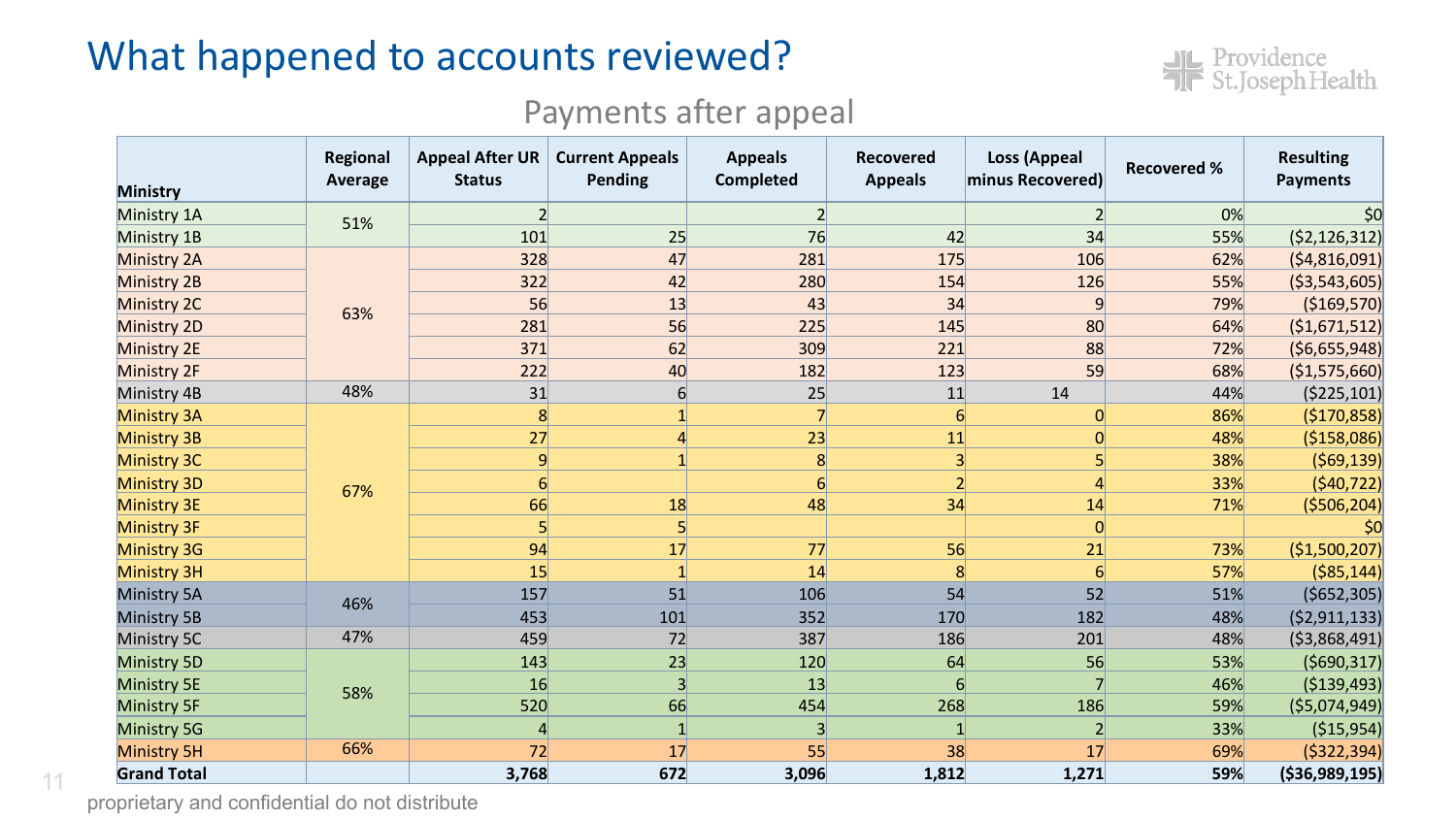### Payer Trends

| <b>Top 10 Root Cause Codes</b>                                 | Volume<br>(3,768) |
|----------------------------------------------------------------|-------------------|
| UR/UM/CM - Patient Class Mismatch                              | 1,555             |
| UR/UM/CM - Denied days (partial stay/pmt)                      | 807               |
| UR/UM/CM - Readmission (Medical Necessity)                     | 192               |
| UR/UM/CM - Degree of Inpatient care                            | 188               |
| AUTH-Authorization initiated, no follow up clinicals submitted | 148               |
| (blank)                                                        | 146               |
| UR/UM/CM-Notification not made to non-contracted payer         |                   |
| prior to rendering post-stabilization care                     | 87                |
| Notification - Late notification                               | 85                |
| Auth - Auth requested and denied                               | 82                |
| UR/UM/CM - Post Pay Audit                                      | 62                |

- Clear leader at 41% of the volume is Patient Class Mismatch
- Within each Financial Class, Patient Class Mismatch leads except for Medicaid which is 1 day stay

12 proprietary and confidential do not distribute

| <b>Region / Top 3 Root Cause Codes</b>     | <b>Volume</b> | %   |
|--------------------------------------------|---------------|-----|
| <b>Region 1</b>                            | 103           |     |
| UR/UM/CM - Patient Class Mismatch          | 32            | 31% |
| UR/UM/CM - Denied days (partial stay/pmt)  | 27            | 26% |
| UR/UM/CM - Readmission (Medical Necessity) | 19            | 18% |
| <b>Region 2</b>                            | 1,580         |     |
| UR/UM/CM - Denied days (partial stay/pmt)  | 691           | 43% |
| UR/UM/CM - Patient Class Mismatch          | 434           | 27% |
| UR/UM/CM - Degree of Inpatient care        | 184           | 12% |
| <b>Region 3</b>                            | 230           |     |
| UR/UM/CM - Patient Class Mismatch          | 149           | 65% |
| UR/UM/CM - Denied days (partial stay/pmt)  | 28            | 12% |
| UR/UM/CM - Readmission (Medical Necessity) | 12            | 5%  |
| <b>Region 4</b>                            | 27            |     |
| UR/UM/CM - Denied days (partial stay/pmt)  | 11            | 41% |
| UR/UM/CM - Patient Class Mismatch          | 10            | 37% |
| (no root cause entered)                    | 4             | 15% |
| <b>Region 5</b>                            | 1,855         |     |
| UR/UM/CM - Patient Class Mismatch          | 940           | 51% |
| (blank)                                    | 140           | 8%  |
| UR/UM/CM - Readmission (Medical Necessity) | 137           | 7%  |

**JL** Providence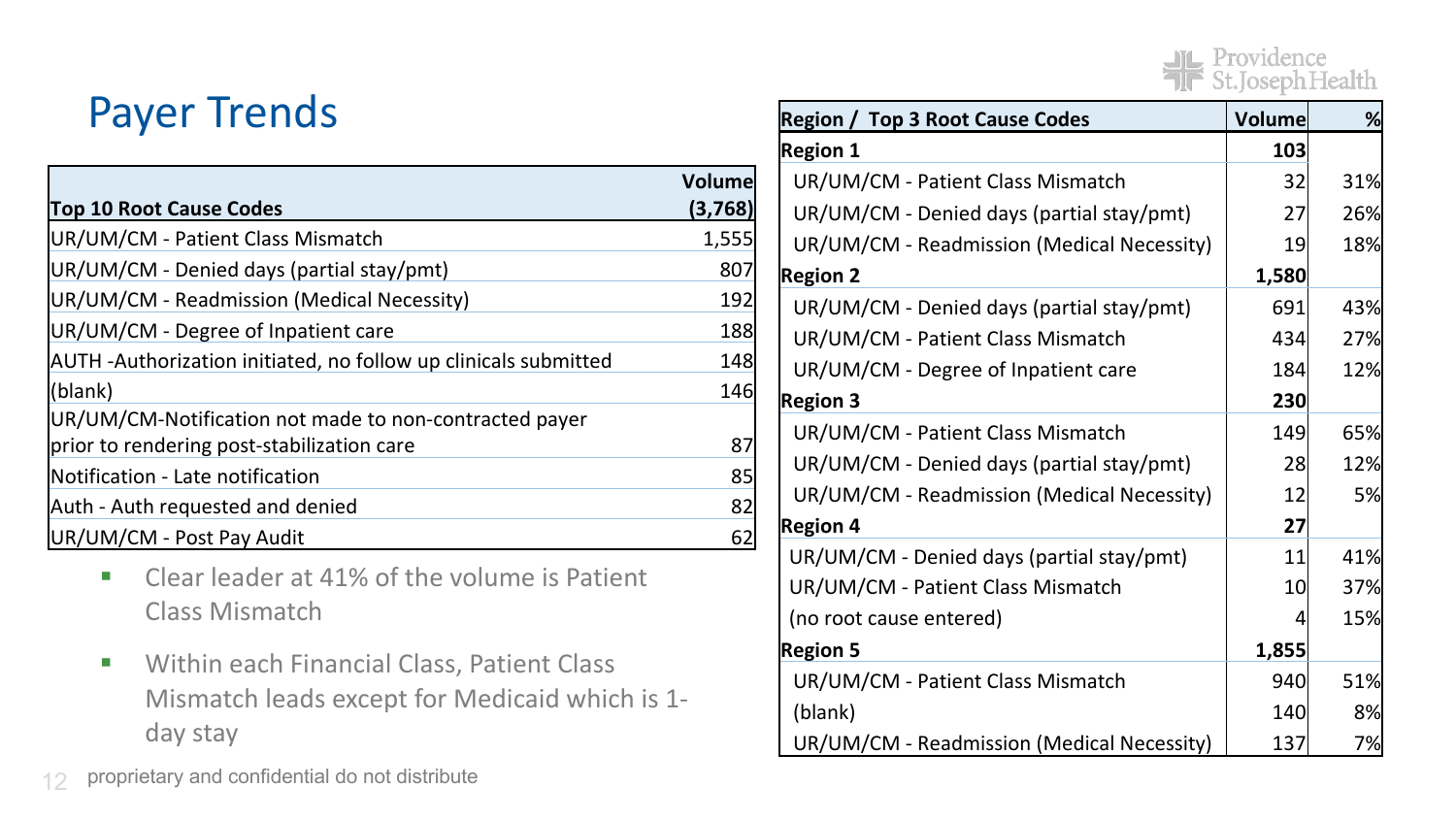### **JIL** Providence

#### **Payer Trends**

- Payers leading the way: 1,135 Blues (30%); 721 United (19%)
- Patient Class Mismatch United: 28%; Denied Days – Blues: 43%; Pretty even split for 1-Day Stay denial

| <b>Region / Top 3 Root Cause Codes</b> | Volume | ℅   |
|----------------------------------------|--------|-----|
| <b>Region 1</b>                        | 103    |     |
| PREMERA [1344]                         | 26     | 25% |
| MEDICAID [200]                         | 23     | 22% |
| <b>AETNA</b> [511]                     | 21     | 20% |
| <b>Region 2</b>                        | 1,580  |     |
| BLUE SHIELD [1740]                     | 427    | 27% |
| <b>BLUE CROSS [1739]</b>               | 158    | 10% |
| IPA MEDICARE ALT [1716]                | 126    | 8%  |
| <b>Region 3</b>                        | 230    |     |
| BCBS [1267]                            | 43     | 19% |
| 'Redacted' MEDICAID HMO [1222]         | 34     | 15% |
| 'Redacted' MEDICARE [1166]             | 25     | 11% |
| <b>Region 4</b>                        | 27     |     |
| HUMANA MEDICARE [1086]                 | 11     | 41% |
| 'Redacted' HEALTH COOP [1660]          | 10     | 37% |
| PACIFICSOURCE [1148]                   | 4      | 15% |
| <b>Region 5</b>                        | 1,855  |     |
| 'Redacted' MEDICAID HMO [1229]         | 176    | 10% |
| UHC WEST MEDICARE [1428]               | 164    | 9%  |
| UNITED HEALTHCARE MEDICARE [1063]      | 156    | 8%  |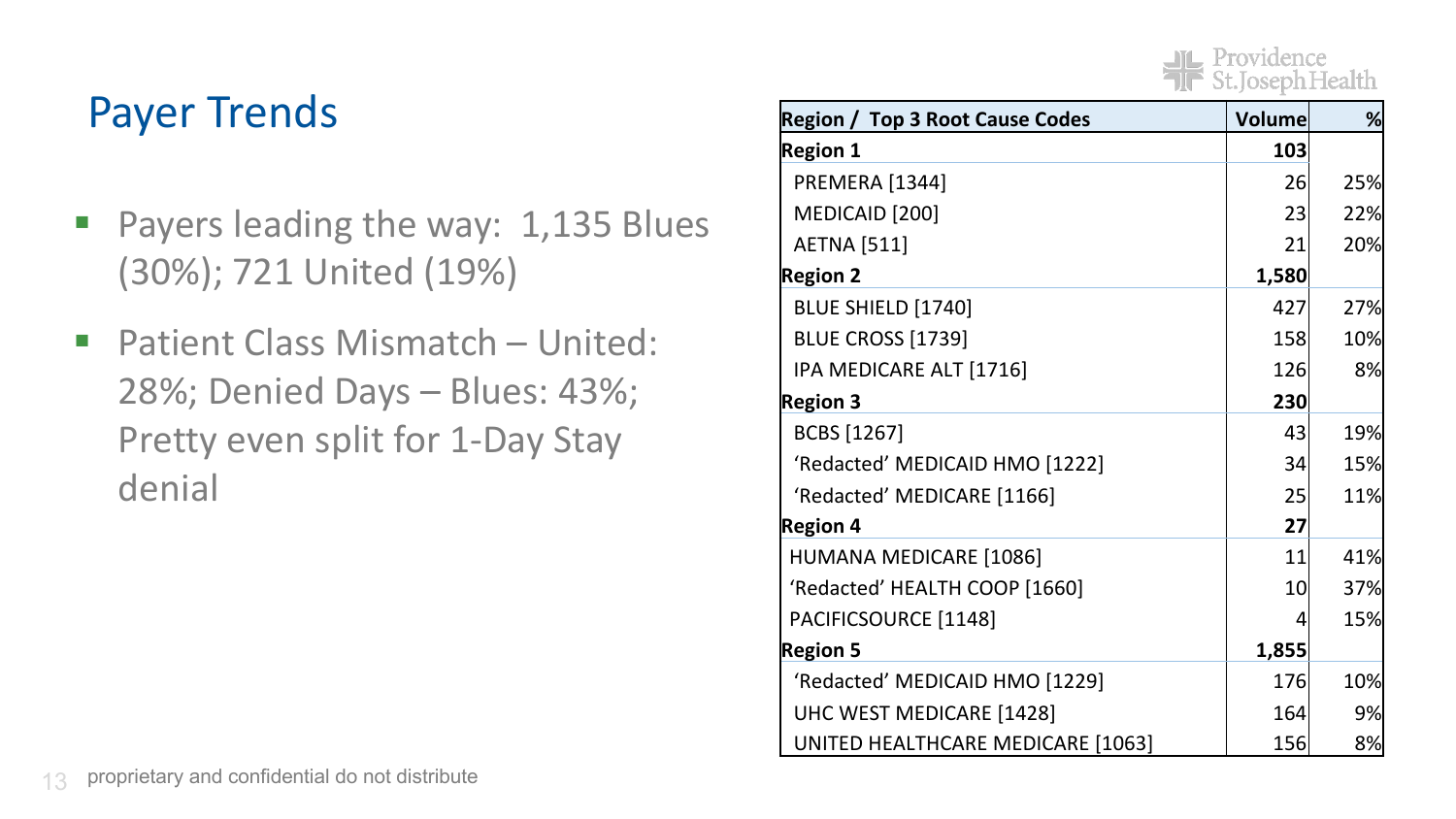

#### How we use this data

- § Appeals
	- Find our appeal success rate by payer, how long it takes us to do appeal, how successful we are in 1st level and 2nd level?
- § Payers and our appeal
	- Which payers we are successful with, how long it takes the payer to process the appeal?
- Internal improvements
	- Which services and physicians have a higher denial rate, which DRG's are problematic, use the root cause to target the core issue?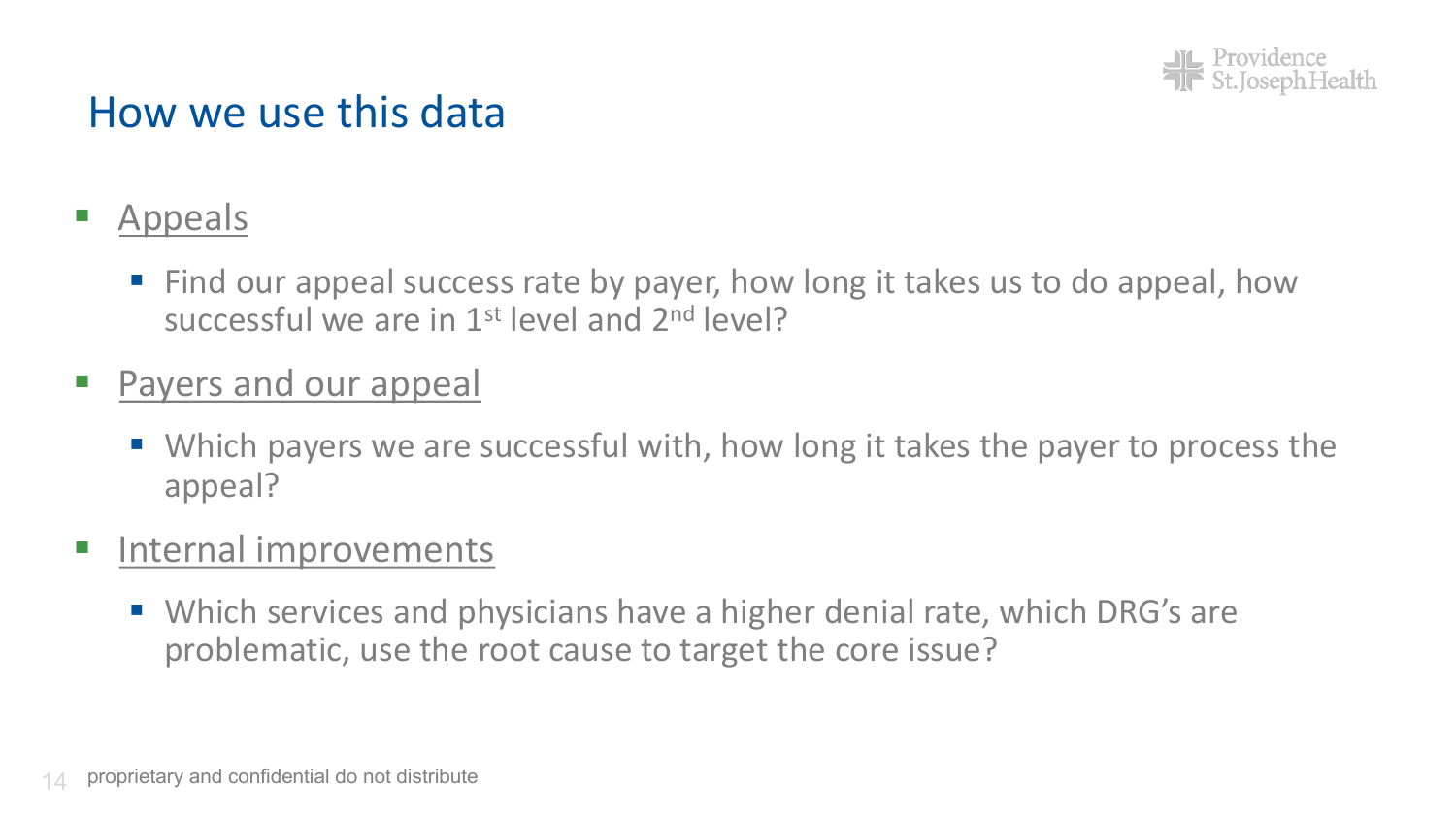

#### Getting support

- § Overall we developed a list of 61 targets to our contracting partners and have been successful in updating our contracting terms and conditions with many payers.
- § Contracting Language Workgroup taking this list to include in contract renewal discussions.
- Internal and external attorney support.
- § Connect with our physicians to provide details.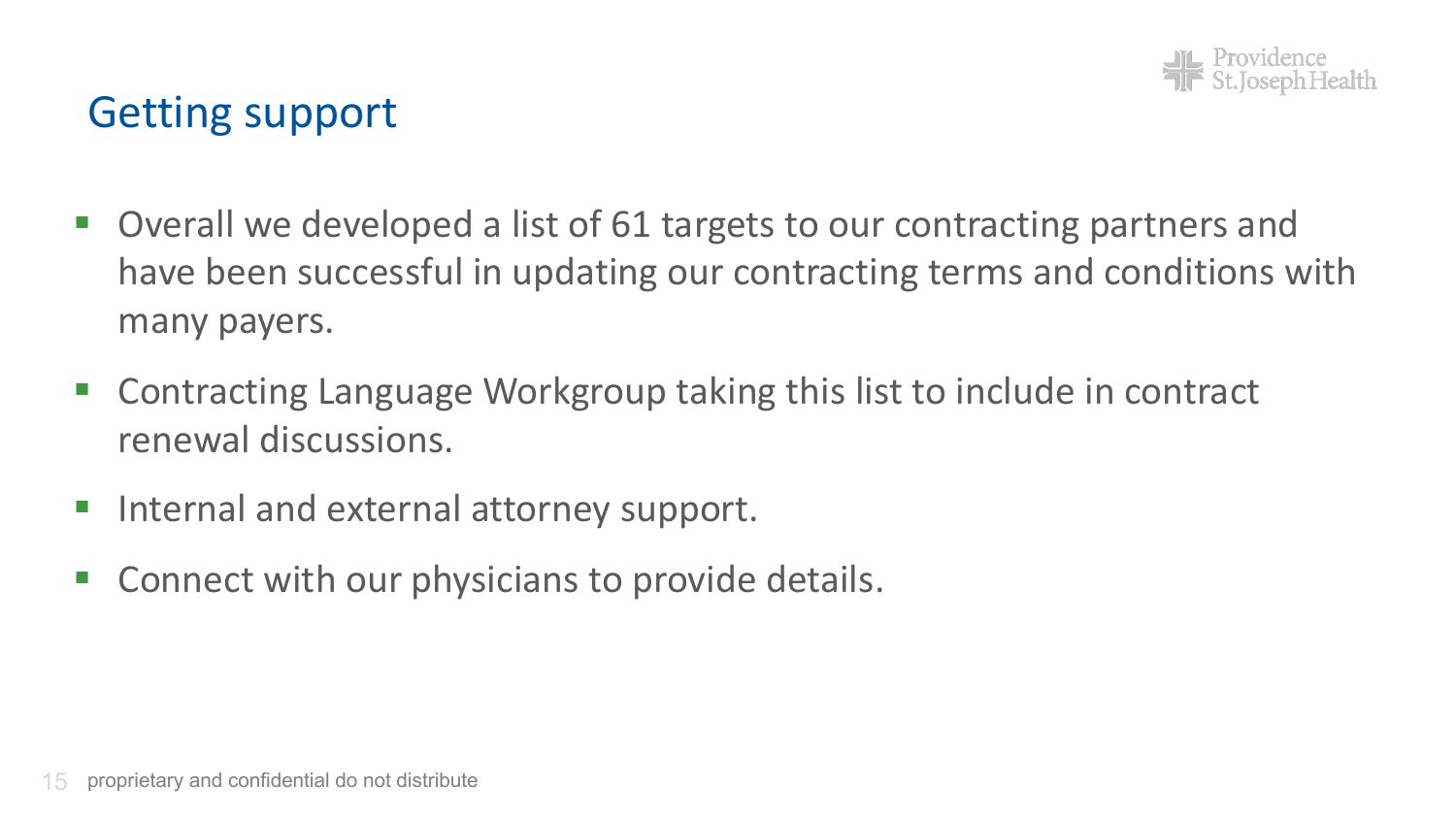

#### What do we see coming our way?

- Push towards increased value-based results and patients researching for alternatives to lower or cheaper care as patients take greater ownership in their healthcare expense.
- Increased Employer Engagement in Healthcare I suspect that employers will continue to negotiate their on contracts directly with the provider and/or provide access to onsite clinic or near onsite.
- Continued payer scrutiny on Patient Class or Location –at times deviating from national established level of care standards. In addition, increased used of payer proprietary assessment of outpatient level of care.
- Increased Line Level or Forensic Audits.
- Clinical innovations, patient preferences, and government program payment policies are prompting hospitals to shift certain services to alternative points of care and even to virtual environments that benefit from a cost and access perspective.
	- Online tools that "assists health care providers with appropriate ordering of DI, laboratory testing, improving patient care and reducing wasteful spending."
- Increased litigation or escalation to achieve reimbursement.